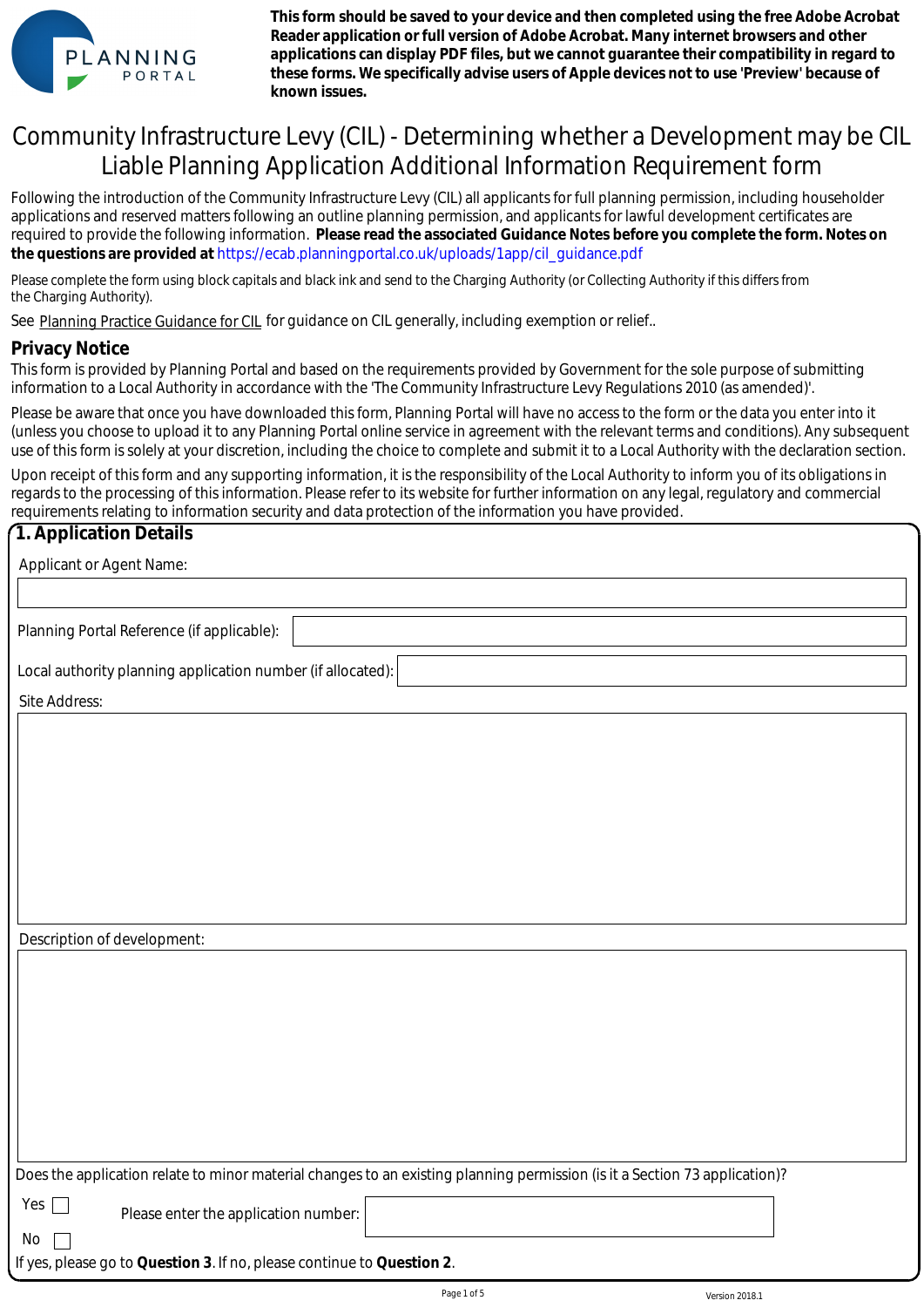| 2. Liability for CIL                                                                                                                                                                                                                                                                                                                                                                                                                                                                                                                                                                                                                                                                    |
|-----------------------------------------------------------------------------------------------------------------------------------------------------------------------------------------------------------------------------------------------------------------------------------------------------------------------------------------------------------------------------------------------------------------------------------------------------------------------------------------------------------------------------------------------------------------------------------------------------------------------------------------------------------------------------------------|
| Does your development include:                                                                                                                                                                                                                                                                                                                                                                                                                                                                                                                                                                                                                                                          |
| a) New build floorspace (including extensions and replacement) of 100 sq ms or above?                                                                                                                                                                                                                                                                                                                                                                                                                                                                                                                                                                                                   |
| Yes<br>No<br>$\mathbf{1}$                                                                                                                                                                                                                                                                                                                                                                                                                                                                                                                                                                                                                                                               |
| b) Proposals for one or more new dwellings (including residential annexes) either through new build or conversion (except the<br>conversion of a single dwelling house into two or more separate dwellings with no additional floorspace)?                                                                                                                                                                                                                                                                                                                                                                                                                                              |
| Yes<br>No.                                                                                                                                                                                                                                                                                                                                                                                                                                                                                                                                                                                                                                                                              |
| c) None of the above                                                                                                                                                                                                                                                                                                                                                                                                                                                                                                                                                                                                                                                                    |
| No<br>Yes                                                                                                                                                                                                                                                                                                                                                                                                                                                                                                                                                                                                                                                                               |
| If you answered yes to either a), or b) please go to Question 4.<br>If you answered yes to c), please go to 8. Declaration at the end of the form.                                                                                                                                                                                                                                                                                                                                                                                                                                                                                                                                      |
| 3. Applications for Minor Material Changes to an Existing Planning Permission                                                                                                                                                                                                                                                                                                                                                                                                                                                                                                                                                                                                           |
| a) Does this application involve a change in the amount or use of new build floorspace, where the total floorspace, including that<br>previously granted planning permission, is over 100 sq m?                                                                                                                                                                                                                                                                                                                                                                                                                                                                                         |
| No<br>Yes                                                                                                                                                                                                                                                                                                                                                                                                                                                                                                                                                                                                                                                                               |
| b) Does this application involve a change in the amount of floorspace where one or more new dwellings (including residential annexes)<br>are proposed, either through new build or conversion (except the conversion of a single dwelling house into two or more separate<br>dwellings with no additional floorspace)?                                                                                                                                                                                                                                                                                                                                                                  |
| Yes<br>No                                                                                                                                                                                                                                                                                                                                                                                                                                                                                                                                                                                                                                                                               |
| If you answered yes to either a), or b) please go to Question 4.<br>If you answered no to both a) and b), please go to 8. Declaration at the end of the form.                                                                                                                                                                                                                                                                                                                                                                                                                                                                                                                           |
| 4. Exemption or Relief                                                                                                                                                                                                                                                                                                                                                                                                                                                                                                                                                                                                                                                                  |
| a) Is the site owned by a charity where the development will be wholly or mainly for charitable purposes, and the development will be<br>either occupied by or under the control of a charitable institution?                                                                                                                                                                                                                                                                                                                                                                                                                                                                           |
| Yes<br>No                                                                                                                                                                                                                                                                                                                                                                                                                                                                                                                                                                                                                                                                               |
| b) Does the proposed development include affordable housing which qualifies for mandatory or discretionary Social Housing relief?                                                                                                                                                                                                                                                                                                                                                                                                                                                                                                                                                       |
| Yes $\vert$<br>No                                                                                                                                                                                                                                                                                                                                                                                                                                                                                                                                                                                                                                                                       |
| If you answered yes to a) or b), please note that you will need to complete and have agreed CIL Form 2 -'Claiming Exemption or Relief', and<br>submitted a Commencement (of development) Notice to the Charging/Collecting Authority, which the Authority must receive prior to the<br>commencement of your development, in order to benefit from relief from the levy. You will also need to complete CIL Form 2 if you think<br>you are eligible for discretionary charitable relief, or exceptional circumstances relief, if this is available in your area. Please check the<br>Charging Authority's website for details. CIL Form 2 is available from www.planningportal.co.uk/cil |
| c) Do you wish to claim a self build exemption for a whole new home?                                                                                                                                                                                                                                                                                                                                                                                                                                                                                                                                                                                                                    |
| Yes<br>No                                                                                                                                                                                                                                                                                                                                                                                                                                                                                                                                                                                                                                                                               |
| If you have answered yes to c) please also complete a CIL Form 7- 'Self Build Exemption Claim Form: Part 1' available from<br>www.planningportal.co.uk/cil. Please note you will need to complete and have agreed CIL Form 7, and submitted a Commencement (of<br>development) Notice to the Charging/Collecting Authority, which the Authority must receive prior to the commencement of your<br>development, in order to benefit from relief from the levy.                                                                                                                                                                                                                           |
| d) Do you wish to claim a self build exemption for a residential annex or extension?                                                                                                                                                                                                                                                                                                                                                                                                                                                                                                                                                                                                    |
| Yes [<br>No<br>$\sim$                                                                                                                                                                                                                                                                                                                                                                                                                                                                                                                                                                                                                                                                   |
| If you have answered yes to d) please also complete either CIL Form 8 -'Self Build Residential Annex Exemption Claim Form' or CIL<br>Form 9 -'Self Build Extension Exemption Claim Form' available from www.planningportal.co.uk/cil . Please note you will need to<br>have completed and agreed either CIL Form 8 or 9, as appropriate, and submitted a Commencement (of development) Notice to the<br>Charging/Collecting Authority, which the Authority, if in respect of a residential annex, must receive prior to the commencement of your<br>development, in order to benefit from relief from the levy                                                                          |
|                                                                                                                                                                                                                                                                                                                                                                                                                                                                                                                                                                                                                                                                                         |
|                                                                                                                                                                                                                                                                                                                                                                                                                                                                                                                                                                                                                                                                                         |
|                                                                                                                                                                                                                                                                                                                                                                                                                                                                                                                                                                                                                                                                                         |
|                                                                                                                                                                                                                                                                                                                                                                                                                                                                                                                                                                                                                                                                                         |
| Version 2018.1<br>Page 2 of 5                                                                                                                                                                                                                                                                                                                                                                                                                                                                                                                                                                                                                                                           |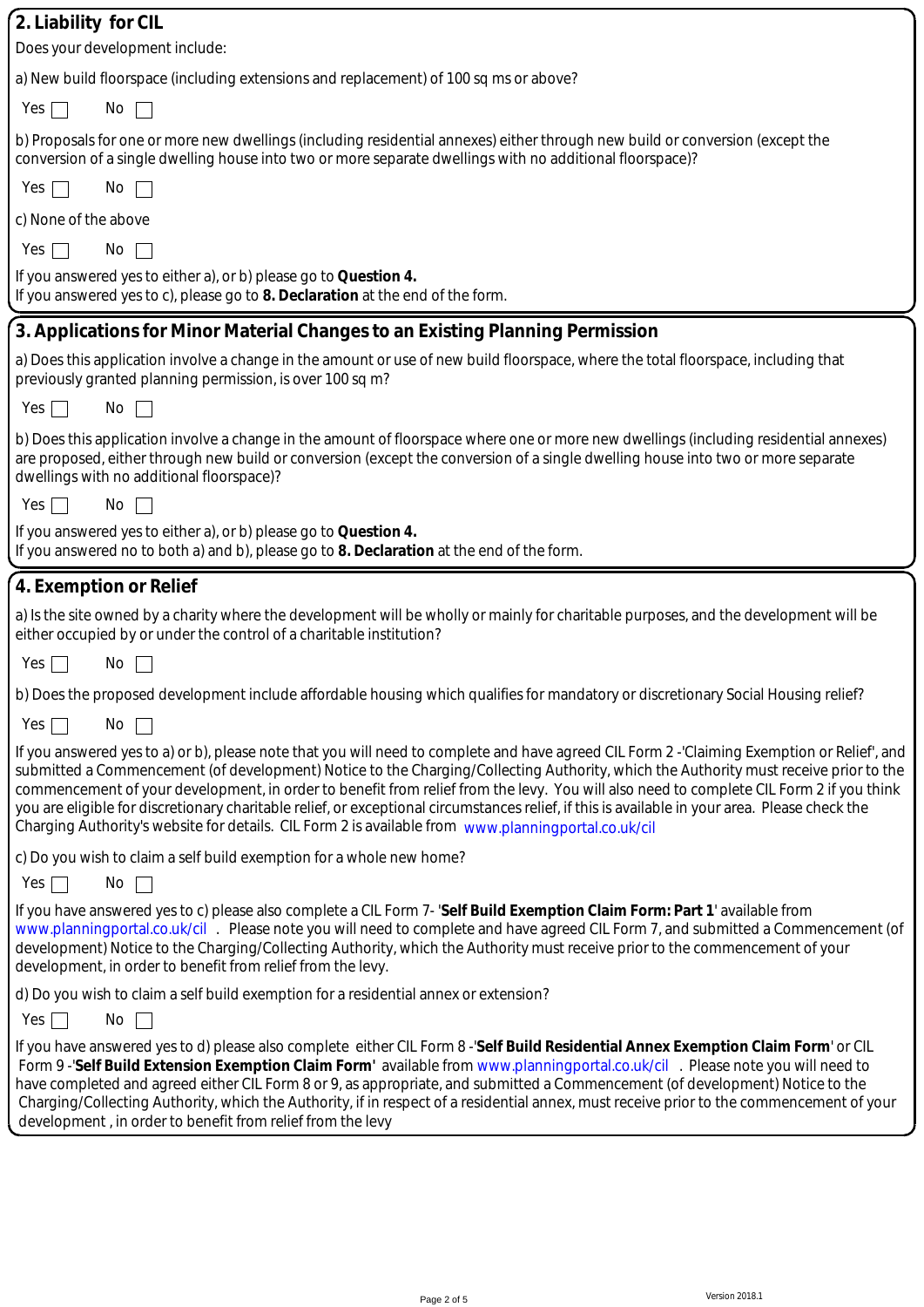| 5. Reserved Matters Applications<br>Does this application relate to details or reserved matters pursuant to an application that was granted planning permission prior to the<br>introduction of the CIL charge in the relevant local authority area?<br>Please enter the application number:<br>Yes                                                                                                                                                                                                                              |                                                           |                                                                                                   |                                                                                                                                           |                                                                                                                      |  |  |  |  |  |  |
|----------------------------------------------------------------------------------------------------------------------------------------------------------------------------------------------------------------------------------------------------------------------------------------------------------------------------------------------------------------------------------------------------------------------------------------------------------------------------------------------------------------------------------|-----------------------------------------------------------|---------------------------------------------------------------------------------------------------|-------------------------------------------------------------------------------------------------------------------------------------------|----------------------------------------------------------------------------------------------------------------------|--|--|--|--|--|--|
| No                                                                                                                                                                                                                                                                                                                                                                                                                                                                                                                               |                                                           |                                                                                                   |                                                                                                                                           |                                                                                                                      |  |  |  |  |  |  |
| If you answered yes, please go to 8. Declaration at the end of the form.<br>If you answered no, please continue to complete the form.                                                                                                                                                                                                                                                                                                                                                                                            |                                                           |                                                                                                   |                                                                                                                                           |                                                                                                                      |  |  |  |  |  |  |
| 6. Proposed New Floorspace<br>a) Does your application involve new residential floorspace (including new dwellings, extensions, conversions/changes of use, garages,<br>basements or any other buildings ancillary to residential use)?<br>N.B. conversion of a single dwelling house into two or more separate dwellings (without extending them) is NOT liable for CIL. If this is the<br>sole purpose of your development proposal, answer 'no' to Question 2b and go straight to the declaration at Question 8.<br>Yes<br>No |                                                           |                                                                                                   |                                                                                                                                           |                                                                                                                      |  |  |  |  |  |  |
| If yes, please complete the table in section 6c) below, providing the requested information, including the floorspace relating to new<br>dwellings, extensions, conversions, garages or any other buildings ancillary to residential use.                                                                                                                                                                                                                                                                                        |                                                           |                                                                                                   |                                                                                                                                           |                                                                                                                      |  |  |  |  |  |  |
| b) Does your application involve new non-residential floorspace?                                                                                                                                                                                                                                                                                                                                                                                                                                                                 |                                                           |                                                                                                   |                                                                                                                                           |                                                                                                                      |  |  |  |  |  |  |
| Yes<br>No                                                                                                                                                                                                                                                                                                                                                                                                                                                                                                                        |                                                           |                                                                                                   |                                                                                                                                           |                                                                                                                      |  |  |  |  |  |  |
|                                                                                                                                                                                                                                                                                                                                                                                                                                                                                                                                  |                                                           |                                                                                                   | If yes, please complete the table in section 6c) below, using the information provided for Question 18 on your planning application form. |                                                                                                                      |  |  |  |  |  |  |
| c) Proposed floorspace:                                                                                                                                                                                                                                                                                                                                                                                                                                                                                                          |                                                           |                                                                                                   |                                                                                                                                           |                                                                                                                      |  |  |  |  |  |  |
| Development type                                                                                                                                                                                                                                                                                                                                                                                                                                                                                                                 | (i) Existing gross internal<br>floorspace (square metres) | (ii) Gross internal floorspace<br>to be lost by change of use<br>or demolition (square<br>metres) | (iii) Total gross internal<br>floorspace proposed<br>(including change of use,<br>basements, and ancillary<br>buildings) (square metres)  | (iv)Net additional gross<br>internal floorspace<br>following development<br>(square metres)<br>$(iv) = (iii) - (ii)$ |  |  |  |  |  |  |
| Market Housing (if known)                                                                                                                                                                                                                                                                                                                                                                                                                                                                                                        |                                                           |                                                                                                   |                                                                                                                                           |                                                                                                                      |  |  |  |  |  |  |
| Social Housing, including<br>shared ownership housing<br>(if known)                                                                                                                                                                                                                                                                                                                                                                                                                                                              |                                                           |                                                                                                   |                                                                                                                                           |                                                                                                                      |  |  |  |  |  |  |
| <b>Total residential floorspace</b>                                                                                                                                                                                                                                                                                                                                                                                                                                                                                              |                                                           |                                                                                                   |                                                                                                                                           |                                                                                                                      |  |  |  |  |  |  |
| Total non-residential<br>floorspace                                                                                                                                                                                                                                                                                                                                                                                                                                                                                              |                                                           |                                                                                                   |                                                                                                                                           |                                                                                                                      |  |  |  |  |  |  |
| <b>Total floorspace</b>                                                                                                                                                                                                                                                                                                                                                                                                                                                                                                          |                                                           |                                                                                                   |                                                                                                                                           |                                                                                                                      |  |  |  |  |  |  |
| 7 Evicting Ruildings                                                                                                                                                                                                                                                                                                                                                                                                                                                                                                             |                                                           |                                                                                                   |                                                                                                                                           |                                                                                                                      |  |  |  |  |  |  |

# **7. Existing Buildings**

a) How many existing buildings on the site will be retained, demolished or partially demolished as part of the development proposed?

Number of buildings:

b) Please state for each existing building/part of an existing building that is to be retained or demolished, the gross internal floorspace that is to be retained and/or demolished and whether all or part of each building has been in use for a continuous period of at least six months within the past thirty six months. Any existing buildings into which people do not usually go or only go into intermittently for the purposes of inspecting or maintaining plant or machinery, or which were granted temporary planning permission should not be included here, but should be included in the table in question 7c).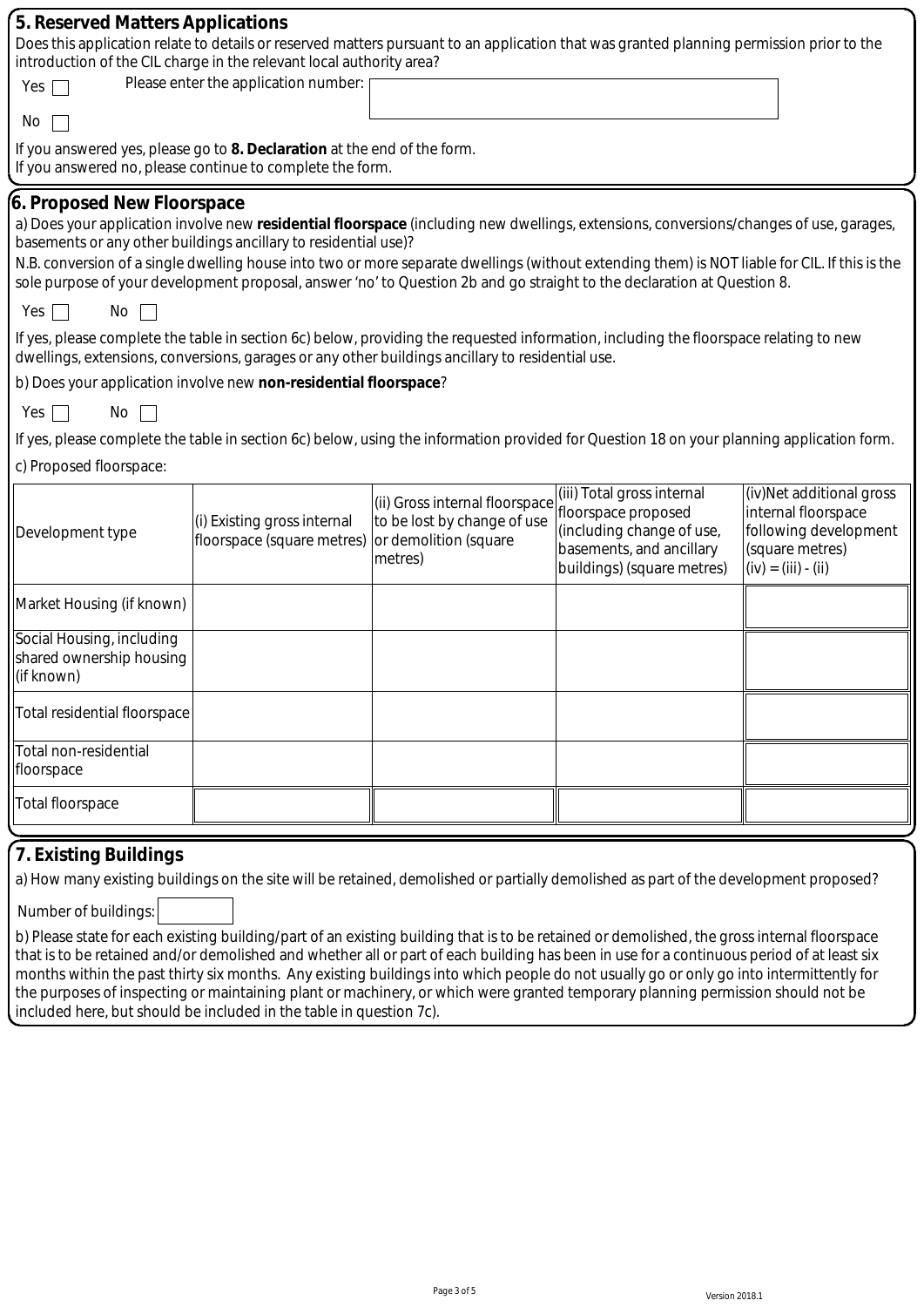|                | 7. Existing Buildings continued                                                                                                                                                                                    |                                                         |  |                                                  |                                                           |                                                                                                                                                                             |                                     |                                                                                                                             |                                                    |  |  |  |
|----------------|--------------------------------------------------------------------------------------------------------------------------------------------------------------------------------------------------------------------|---------------------------------------------------------|--|--------------------------------------------------|-----------------------------------------------------------|-----------------------------------------------------------------------------------------------------------------------------------------------------------------------------|-------------------------------------|-----------------------------------------------------------------------------------------------------------------------------|----------------------------------------------------|--|--|--|
|                | Brief description of existing<br>building/part of existing<br>building to be retained or<br>demolished.                                                                                                            | Gross<br>internal<br>area (sq<br>ms) to be<br>retained. |  | Proposed use of retained<br>floorspace.          | Gross<br>internal area<br>(sq ms) to<br>be<br>demolished. | Was the building or part<br>of the building occupied<br>for its lawful use for 6<br>continuous months of<br>the 36 previous months<br>(excluding temporary<br>permissions)? |                                     | When was the building<br>last occupied for its<br>lawful use? Pleaseenter<br>the date (dd/mm/yyyy)<br>or tick still in use. |                                                    |  |  |  |
| 1              |                                                                                                                                                                                                                    |                                                         |  |                                                  |                                                           | Yes                                                                                                                                                                         | No                                  | Date:<br><b>or</b><br>Still in use:                                                                                         |                                                    |  |  |  |
| $\overline{2}$ |                                                                                                                                                                                                                    |                                                         |  |                                                  |                                                           | Yes                                                                                                                                                                         | No                                  | Date:<br>or<br>Still in use:<br>Date:<br>or<br>Still in use:                                                                |                                                    |  |  |  |
| 3              |                                                                                                                                                                                                                    |                                                         |  |                                                  |                                                           | Yes                                                                                                                                                                         | No                                  |                                                                                                                             |                                                    |  |  |  |
| 4              |                                                                                                                                                                                                                    |                                                         |  |                                                  |                                                           | Yes                                                                                                                                                                         | No                                  | Date:<br>or<br>Still in use:                                                                                                |                                                    |  |  |  |
|                | <b>Total floorspace</b>                                                                                                                                                                                            |                                                         |  |                                                  |                                                           |                                                                                                                                                                             |                                     |                                                                                                                             |                                                    |  |  |  |
|                | c) Does your proposal include the retention, demolition or partial demolition of any whole buildings into which people do not usually go                                                                           |                                                         |  |                                                  |                                                           |                                                                                                                                                                             |                                     |                                                                                                                             |                                                    |  |  |  |
|                | or only go into intermittently for the purposes of inspecting or maintaining plant or machinery, or which were granted planning<br>permission for a temporary period? If yes, please complete the following table: |                                                         |  |                                                  |                                                           |                                                                                                                                                                             |                                     |                                                                                                                             |                                                    |  |  |  |
|                | Brief description of existing building (as per above<br>description) to be retained or demolished.                                                                                                                 |                                                         |  | Gross internal<br>area (sq ms) to<br>be retained |                                                           |                                                                                                                                                                             | Proposed use of retained floorspace |                                                                                                                             | Gross internal<br>area (sq ms) to<br>be demolished |  |  |  |
| 1              |                                                                                                                                                                                                                    |                                                         |  |                                                  |                                                           |                                                                                                                                                                             |                                     |                                                                                                                             |                                                    |  |  |  |
| $\overline{2}$ |                                                                                                                                                                                                                    |                                                         |  |                                                  |                                                           |                                                                                                                                                                             |                                     |                                                                                                                             |                                                    |  |  |  |
| 3              |                                                                                                                                                                                                                    |                                                         |  |                                                  |                                                           |                                                                                                                                                                             |                                     |                                                                                                                             |                                                    |  |  |  |
| 4              |                                                                                                                                                                                                                    |                                                         |  |                                                  |                                                           |                                                                                                                                                                             |                                     |                                                                                                                             |                                                    |  |  |  |
|                | Total floorspace into which people do not normally go,<br>only go intermittently to inspect or maintain plant or<br>machinery, or which was granted temporary planning<br>permission                               |                                                         |  |                                                  |                                                           |                                                                                                                                                                             |                                     |                                                                                                                             |                                                    |  |  |  |
|                | d) If your development involves the conversion of an existing building, will you be creating a new mezzanine floor within the existing<br>building? Yes $\Box$<br>No                                               |                                                         |  |                                                  |                                                           |                                                                                                                                                                             |                                     |                                                                                                                             |                                                    |  |  |  |
|                | e) If Yes, how much of the gross internal floorspace proposed will be created by the mezzanine floor (sq ms)?                                                                                                      |                                                         |  |                                                  |                                                           |                                                                                                                                                                             |                                     |                                                                                                                             |                                                    |  |  |  |
| Use            |                                                                                                                                                                                                                    |                                                         |  |                                                  |                                                           |                                                                                                                                                                             | Mezzanine floorspace<br>(sq ms)     |                                                                                                                             |                                                    |  |  |  |
|                |                                                                                                                                                                                                                    |                                                         |  |                                                  |                                                           |                                                                                                                                                                             |                                     |                                                                                                                             |                                                    |  |  |  |
|                |                                                                                                                                                                                                                    |                                                         |  |                                                  |                                                           |                                                                                                                                                                             |                                     |                                                                                                                             |                                                    |  |  |  |
|                |                                                                                                                                                                                                                    |                                                         |  |                                                  |                                                           |                                                                                                                                                                             |                                     |                                                                                                                             |                                                    |  |  |  |
|                |                                                                                                                                                                                                                    |                                                         |  |                                                  |                                                           |                                                                                                                                                                             |                                     |                                                                                                                             |                                                    |  |  |  |